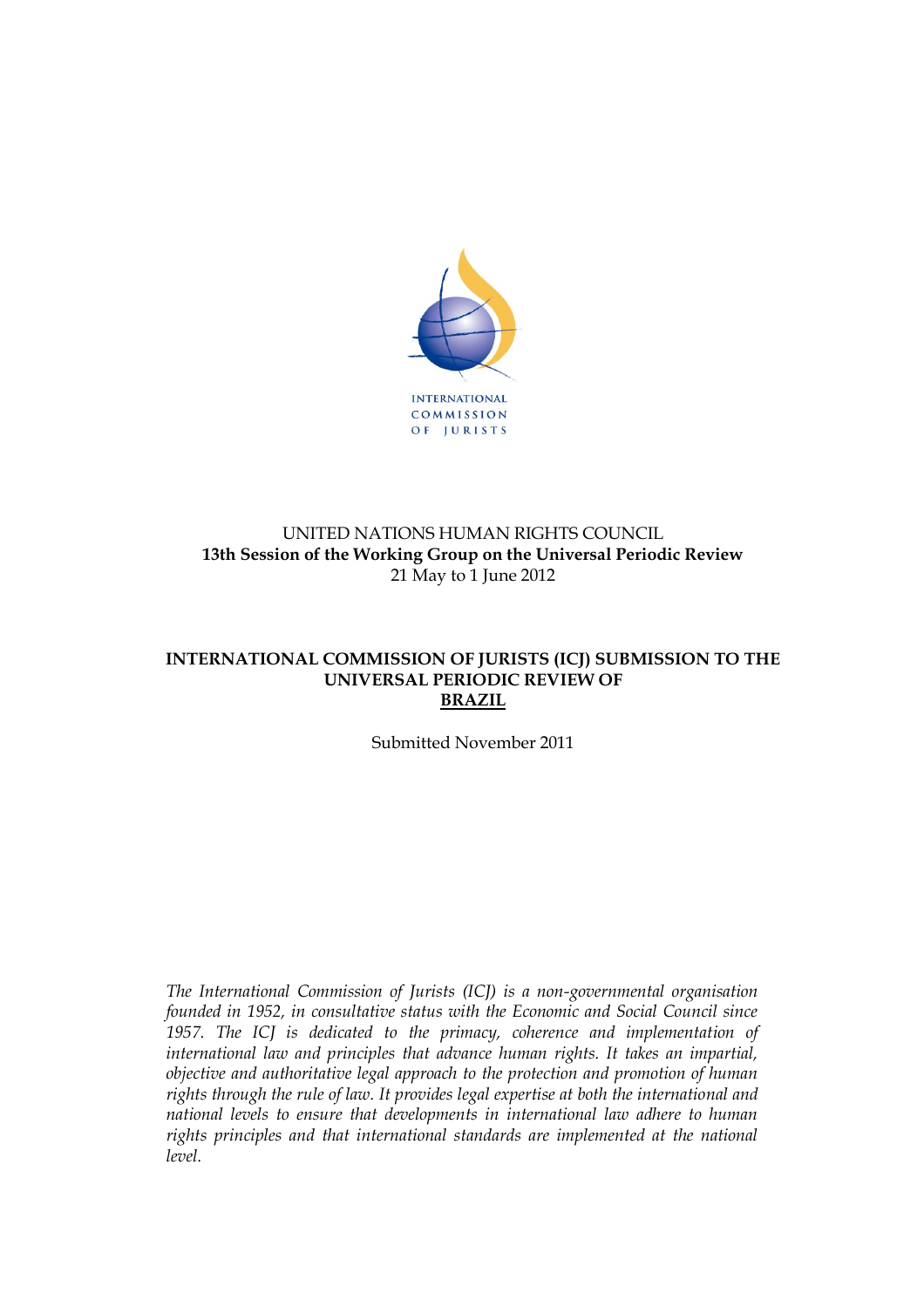#### P.O. Box, 91, Rue des Bains, 33, 1211 Geneva 8, Switzerland Tel: +41(0) 22 979 3800 – Fax: +41(0) 22 979 3801 – Website: http://www.icj.org - E-mail: info@icj.org **ICJ submission to the Universal Periodic Review of Brazil**

1. The International Commission of Jurists (ICJ) welcomes the opportunity to contribute to the Human Rights Council's Universal Periodic Review (UPR) of Brazil. In this submission, the ICJ brings to the attention of the Human Rights Council's Working Group on the UPR (Working Group) and to the Human Rights Council (Council) issues concerning: (1) access to justice, especially in the context of business and human rights; <sup>i</sup> and (2) international human rights instruments and mechanisms.

## **ACCESS TO JUSTICE, ESPECIALLY IN THE CONTEXT OF BUSINESS AND HUMAN RIGHTS**

2. The 1988 Constitution sets out that Brazil's foreign relations will be guided by respect for human rights (Article 4), while Constitutional Amendment 45 establishes that international human rights treaties have Constitutional hierarchy if they are approved by a three-fifths majority in both chambers of Parliament (Article 5.3). To date only the Rome Statute for the International Criminal Court has achieved the status of a constitutional norm, while the core human rights treaties rank at the same level as ordinary legislation. The Constitution contains an expansive catalogue of rights, including civil, economic, social and political rights. Supreme Court jurisprudence makes clear that legal entities, including private associations, are bound to respect constitutional rights. It also provides for the criminal liability of enterprises for offenses against the conservation of the environment and economic crimes.

3. Brazil has recently experienced sustained economic growth and rapid development of economic enterprises importing and exporting raw materials, and processing goods and services. Business enterprises are increasingly part of international economic networks. In this context, there are frequent allegations that labour rights, indigenous and community rights, and other social and economic rights are being infringed as a result of activities of private enterprises.

4. Research carried out by the ICJ indicates that individuals alleging an infringement of their rights due to business-related activities often have recourse to individual civil actions and public civil actions (*açao civil pública*). Private civil actions are most often used to claim compensation for damages caused to identifiable individuals. Public civil actions are used for collective complaints to defend collective rights and interests, such as those relating to environment, historical heritage preservation, as well as rights concerning to a class of victims, such as affected groups of children. Collective actions often draw more public attention, raising public awareness and prompting companies to be more amenable to committing to a solution to the situation that otherwise may entail reputational damage for them.

5. Public/collective civil actions are mostly promoted by civil society groups and the Attorney-General's office (*Ministerio Público*, which defends legality and rights in addition to prosecuting crime). The involvement of the public authority or social organisations in supporting a complaint helps to preserve or restore a procedural balance or equality of arms between plaintiffs (usually community members without economic means) and corporate defendants with economic power.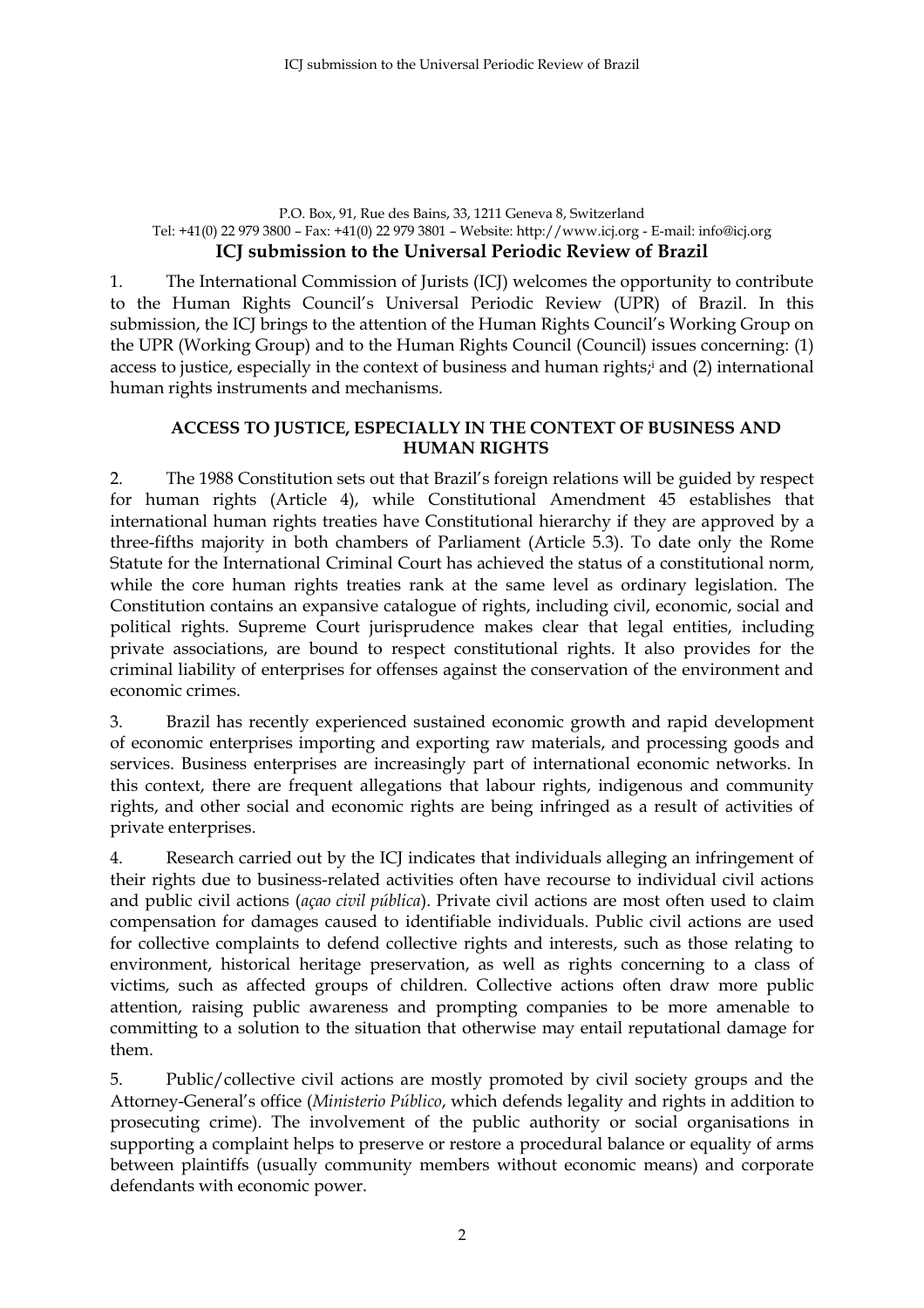6. Criminal prosecutions of business enterprises or individual businessmen have been less frequent than civil actions. Brazilian law criminalises slave labour, although prosecutors have found it difficult to prosecute and/or convict the practice of slave labour, occurring mainly in rural areas, due to lack of coordination with the Ministry of Labour, which is responsible for carrying out workplace inspections. Brazilian law does not contemplate criminal liability of corporations or legal entities for offences that do not concern the environment. Brazil also features a law on environmental crimes, which provides for individual and company criminal liability. Criminal prosecution of a company can have a huge impact on a company's public image. Impacts on public credibility can also adversely affect a company's ability to access credit from commercial banks.

7. Several non-judicial mechanisms and instruments are used in cases of businessrelated human rights abuses to avoid lengthy judicial proceedings. Amongst non-judicial public instruments commonly used to counter corporate human rights abuse is the *Termo de Ajustamento de Conducta-TAC*, a negotiated agreement that is promoted and approved by the Attorney General's office. The TAC allows for a process of direct negotiation between the victims and company perpetrators about the terms of settlement and their implementation. This instrument has been very effective in cases such as child pornography on the internet. The negotiated agreement is then certified and signed by the Attorney General's office giving it legal value and enforceability. However, practice shows that in most cases the signed and certified agreements are not monitored properly. Many are only partially implemented and the public attorney seldom demands execution of the agreement before the courts. In other cases, the agreement does not foresee consequences or penalties in case of non-compliance. Such agreements may provide the company with a means of committing to compliance with the law in a flexible and gradual way. However, the victims are not always satisfied, because the agreement does not usually entail an admission of responsibility for wrongful acts on the part of the company.

8. Mechanisms within the public administration, including ministries and decentralised regulatory agencies, also play an important and sometimes effective role in countering abuses and affording relief to those negatively affected. Inspections from the Ministry of Labour and Employment are carried out *in loco* and may result in fines and other sanctions for companies where there is a lack of compliance with labour laws and regulations. These sanctions can prove effective where they affect the ability of the company to carry out business (i.e. closure of shop). However, these sanctions can be challenged in court. The Ministry of Labour also hosts a public list of companies that have been found using slave work, or those that are frequently litigators for consumer rights or worker rights. This not only affects company image, but also its ability to access to public funding or loans.

9. Among the practical obstacles to access to justice are slow judicial proceedings, lack of adequate knowledge about rights and mechanisms for their protection, limited public interest law practice within NGOs and outside NGOs, and lack of full compliance with TACs. Other obstacles include the lack of clarity about the situations in which it is legally possible for a judge to pierce the corporate veil, and the practice of retaliation against victims, their representatives or their witnesses in cases brought against business enterprises.

10. The Public Defender (*Defensoria pública*) is the body that lends free legal assistance to persons who cannot pay for it. Its role is an important means of affording access to justice to people economically deprived. However, it does not have the resources and structure necessary to meet the existing and potential demand. In 2008 there were 4,374 defenders for about 140 million potential clients, defined legally as people who earn less than 3 months' minimum wages. Most of the work of public defenders focuses on cases relating to family issues or criminal matters, and has also been largely limited to big cities leaving rural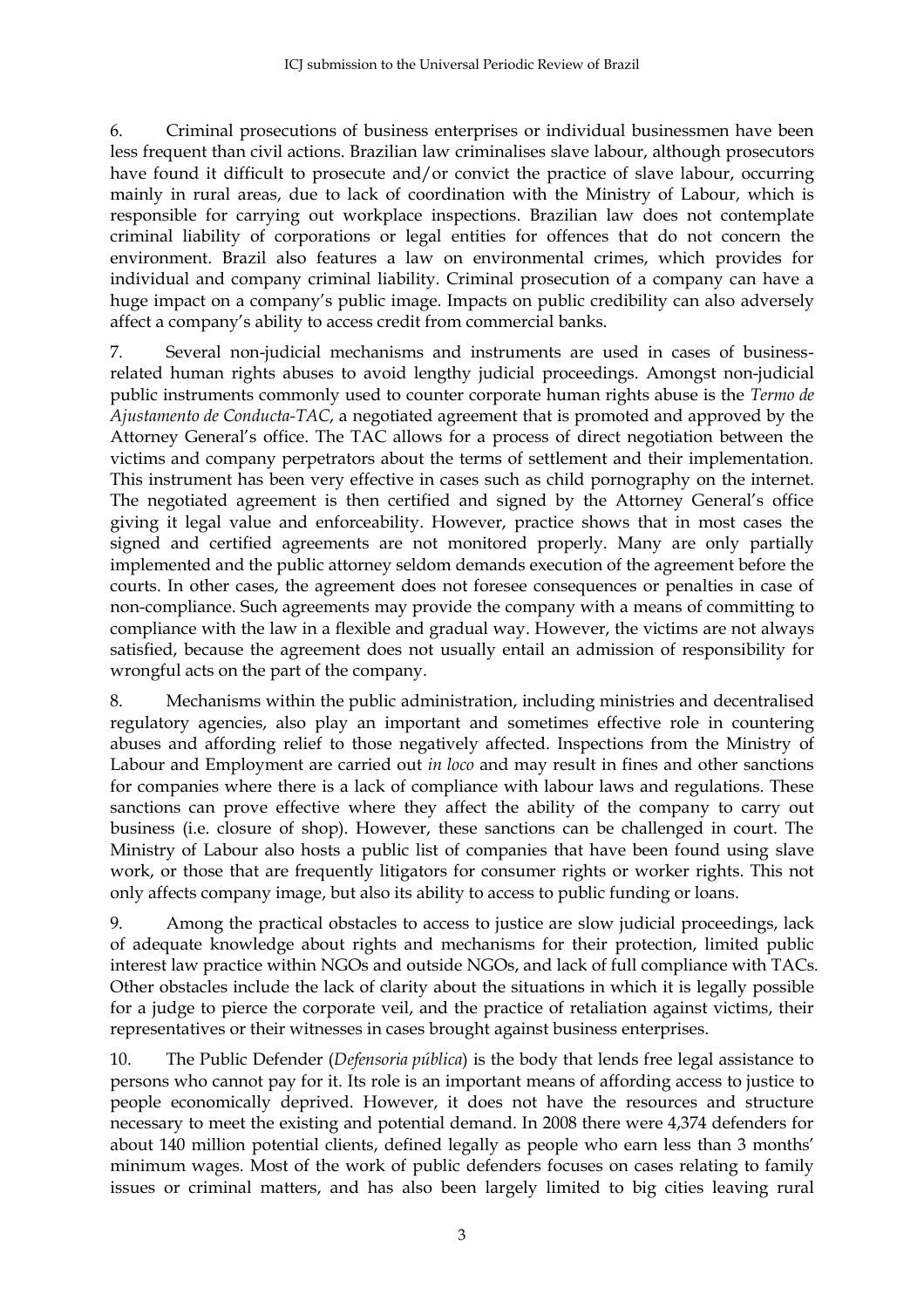populations without sufficient attention. A number of Brazil's Federal States organise their public defender offices in groups of specialists on various issues (i.e. consumer rights, collective rights, etc), with the aim of providing more specialised and effective legal assistance. Fourteen States have specialised groups of defenders on human rights issues, the Federal Office of the Public Defender being one of them. The creation of these specialised groups in all public defender offices would help to improve opportunities to access to justice, including in cases where the perpetrator is a business enterprise or corporation.

11. Together with the Public Defender Offices and the Attorney-General Offices, nongovernmental organisations play a lead role in assisting victims to have access to justice. However, NGO involvement has been limited to a small number cases mainly due to insufficient capacity and financial resources. There are few opportunities for NGOs that do provide free legal assistance to have access to public funds. Some interesting alternative funding schemes can be found in initiatives such as the Fund for the Defence of Collective Rights (*Fundo de Defesa de Direitos Difusos*) that operates with fines paid by business enterprises found in breach of competition law rules. This fund supports projects relating to protection and defence of the rights of the child, consumer rights and the environment. Expansion of this kind of scheme would be beneficial.

12. Another option to make funding more available to civil society groups and NGOs is the expansion of the rules relating to the payment of legal costs that exist in labour courts and require the unsuccessful party to pay the legal costs of the successful party, when the latter has been represented by a class not-for-profit organisation.

# **INTERNATIONAL HUMAN RIGHTS INSTRUMENTS AND MECHANISMS**

13. Brazil is party to all of the core human right treaties, with the exception of:

- International Convention on the Protection of the Rights of All Migrant Workers and Members of Their Families; and
- Optional Protocol to the International Covenant on Economic, Social and Cultural Rights.

14. Brazil is up-to-date in its periodic reporting obligations to the Committee on Economic, Social and Cultural Rights and the Committee on the Elimination of Discrimination against Women. However, despite its pledge to "[strengthen] its relationship with treaty-monitoring bodies by preparing periodic reports" when standing for membership in the Human Rights Council, ii Brazil has failed to adhere to reporting deadlines for periodic reports to the Human Rights Committee (HRCttee), Committee against Torture (CAT), and Committee on the Rights of the Child (CRC):

- Brazil is yet to submit its third periodic report to the HRCttee (due 31 October 2009);
- While Brazil submitted its initial report to the CAT (due 27 October 1990) in May 2000, it has since failed to submit its second periodic report (due 27 October 1994), third periodic report (due 27 October 1998), fourth periodic report (due 27 October 2002) and fifth periodic report (due 27 October 2006);
- While Brazil submitted its initial report to the CRC (due 23 October 1992) in October 2003, it has since failed to submit its second periodic report (due 23 October 2007), third periodic report (due 23 October 2007) and fourth periodic report (due 23 October 2007).

15. Brazil has issued a standing invitation to Special Procedures, in place since 10 December 2001.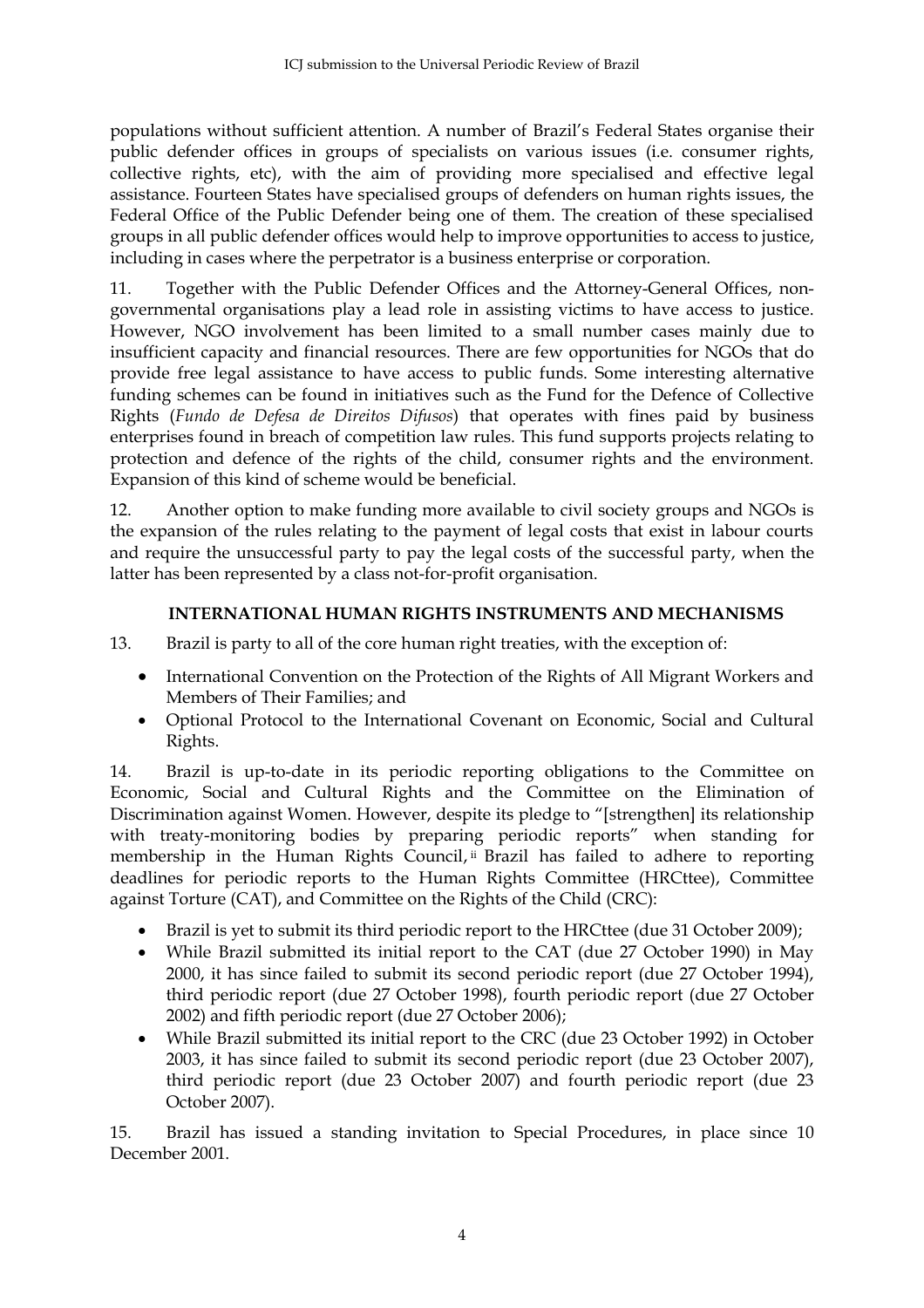### **RECOMMENDATIONS**

16. The ICJ calls upon the Working Group and the Council to urge the Government of Brazil to:

*Concerning access to justice:*

- i). Increase the number of public defenders working in public defender offices in the union and their presence outside the large cities so that they are more accessible to rural people;
- ii). Create in all public defender offices specialised groups of defenders on human rights issues with a mandate to consider abuses by private entities, including business enterprises;
- iii). Support civil society organisations that provide free legal assistance by increasing their opportunities to access public funds or publicly established funds such as the Fund for the Defence of Collective Rights;
- iv). Expand the rules concerning the payment of legal costs by the losing party so as to extend the existing practice of labour courts to all cases concerning human rights where the wining party is represented by an NGO;
- v). Actively encourage the judiciary to take measures to overcome the chronic delays in the administration of justice by establishing mobile courts and chambers, and promote conciliation in disputes that are amenable to that kind of solution;
- vi). Extend the application of special procedural rules for expediting cases involving older persons to apply to other cases relating to human rights, including when business corporations are named as subjects;
- vii). Strengthen mechanisms to monitor compliance of TAC (*termo de ajustmento de conduta*), including through the participation of civil society in such mechanisms;
- viii). Strengthen and expand the capacity of the Ministry of Labour, the Ministry of the Environment and State-level departments and secretariats to carry out inspections *in situ* through mobile task forces or other similar mechanisms, and the imposition of sanctions when breaches of labour rights and related rights are verified;
	- ix). Create an inspection mechanism within the national Human Rights Secretariat capable of carrying out monitoring and *in situ* inspections and sanctions for breaches of human rights by business enterprises;
	- x). Require by law that companies domiciled in Brazil or carrying out substantive business in the country must publish on their website the steps they take, if any, to ensure that child labour, slave labour or bonded labour, or similar egregious practices, are not used in their supply chain;
	- xi). Enact legislation providing for criminal responsibility of legal persons, including business enterprises, for serious offences;
- xii). Promote corporate respect for human rights by adopting provisions that require disclosure of steps taken to ensure respect of human rights in the ambit of all company operations;

*Concerning international instruments and mechanisms*

- xiii). Become a party to the International Convention on the Protection of the Rights of All Migrant Workers and Members of Their Families; and the Optional Protocol to the International Covenant on Economic, Social and Cultural Rights;
- xiv). Immediately sign, with a view to ratification, the Third Optional Protocol to the Convention on the Rights of the Child;
- xv). Provide without delay its third periodic report on the implementation of the International Covenant on Civil and Political Rights to the Human Rights Committee;